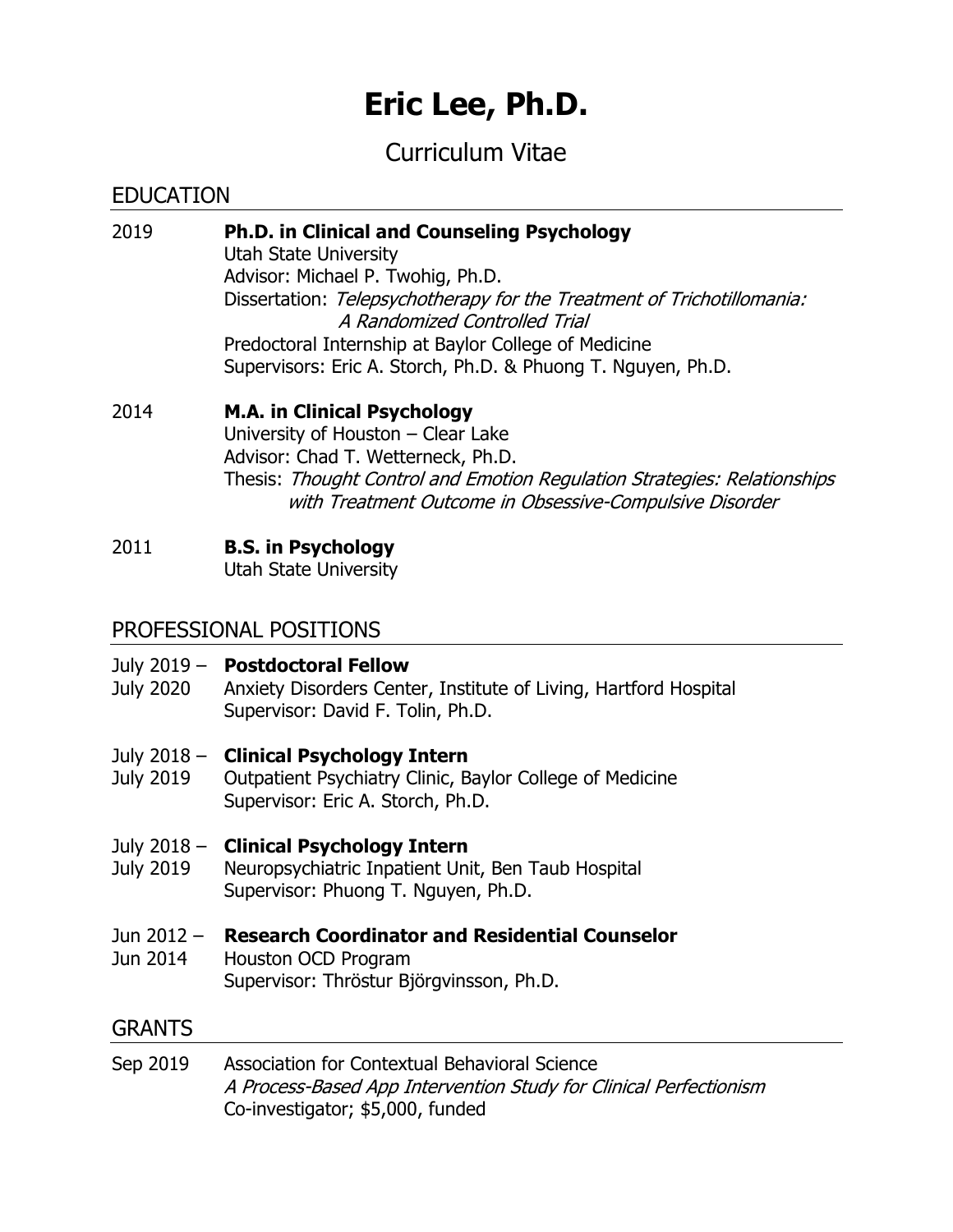- Dec 2011 Trichotillomania Learning Center, Inc. Investigating the Role of Shame, Avoidance of Intimacy, and Self-Compassion in Trichotillomania Co-investigator; \$3,000, not funded
- Dec 2011 Trichotillomania Learning Center, Inc. Investigating the Efficacy of Comprehensive Behavioral Treatment for Trichotillomania Using Telehealth: A Randomized Controlled Trial Co-investigator; \$20,000, not funded

# PUBLICATIONS

#### Published Manuscripts:

- 29. **Lee, E. B.,** Barney, J. L., Twohig, M. P., Lensegrav-Bensen, T., & Quakenbush, B. (2020). Obsessive compulsive disorder and thought action fusion: Relationships with eating disorder outcomes. Eating Behaviors, 37, 101386. https://doi.org/10.1016/j.eatbeh.2020.101386
- 28. **Lee, E. B.,** Rufino, K. A., Cuenod, M. M., Zhang, C. C., Gong, H., Zhang, Y., Jin, H., Yang, Y., Li, B., Luo, X., Liu, W., Fang, F., Li, B., Sun, X., Schneider, S., McIngvale, E., Goodman, W. K., & Storch, E., A. (in press). Family accommodation in Chinese individuals with obsessive-compulsive disorder. PsyCh Journal.
- 27. Storch, E.A., Cepeda, S.L., **Lee, E. B.,** Goodman, S., Robinson, A., De Nadai, A.S., Schneider, S.C., Sheth, S.A., Torgerson, L., & Lazaro-Munoz, G. (in press). Parental attitudes toward deep brain stimulation in adolescents with treatment-resistant conditions. Journal of Child and Adolescent Psychopharmacology.
- 26. **Lee, E. B.,** Goodman, W. K., Schneider, S. C., & Storch, E. A. (2020). Parent-led behavioral intervention for a treatment refusing adult with obsessivecompulsive disorder with poor insight and extreme family accommodation. Journal of Psychiatric Practice.
- 25. **Lee, E. B.,** Hoepfl, C., Werner, C., McIngvale, E. (2019). A review of tech-based selfhelp treatment programs for obsessive-compulsive disorder. Journal of Obsessive-Compulsive and Related Disorders, 23. https://doi.org/10.1016/j.jocrd.2019.100473
- 24. Ong, C. W., Barney, J. L., Barrett, T. S., **Lee, E. B.,** Levin, M. E., & Twohig, M. P. (2019). The role of psychological inflexibility and self-compassion in acceptance and commitment therapy for clinical perfectionism. Journal of Contextual Behavioral Science, 13, 7–16.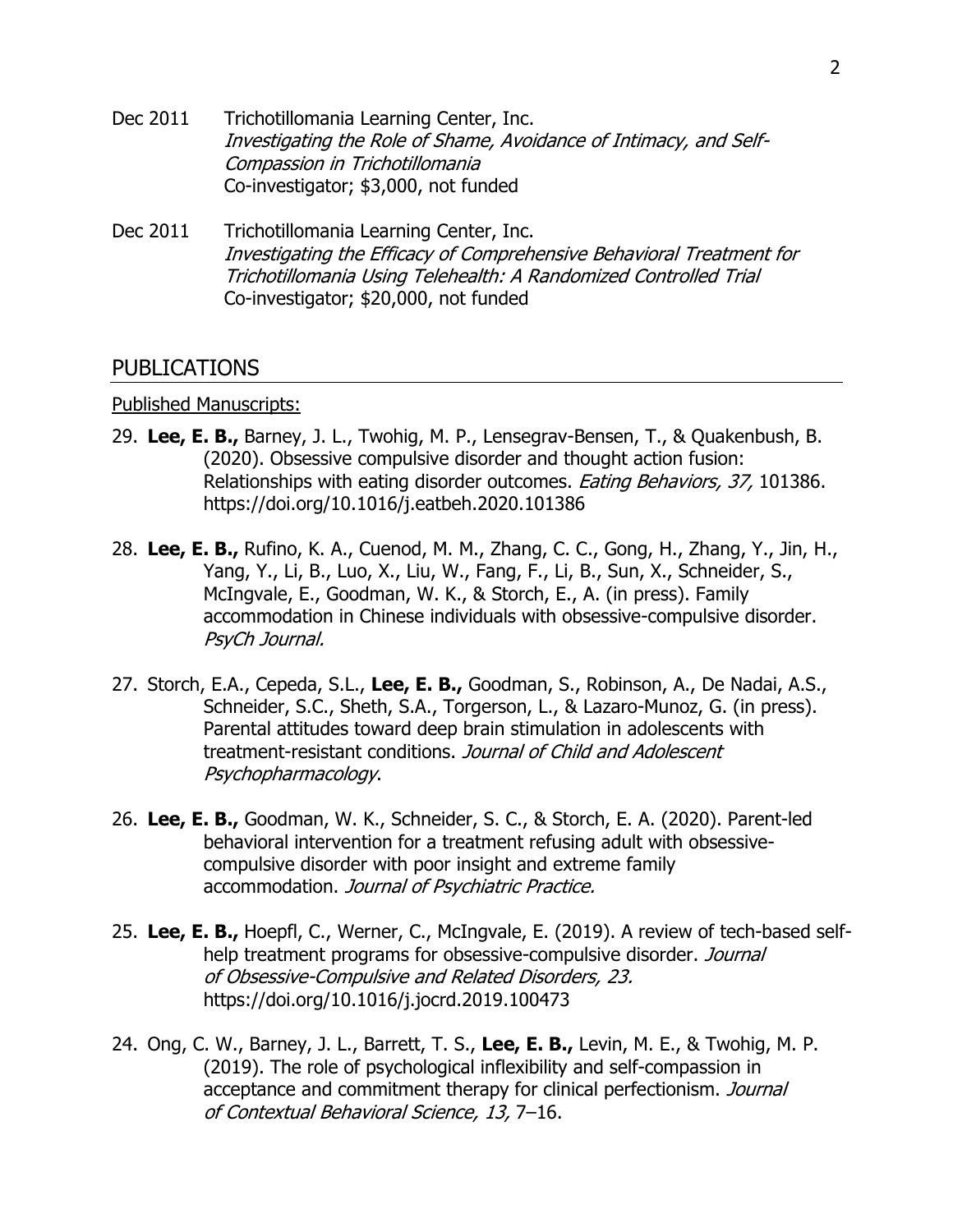- 23. Ong, C. W., **Lee, E. B.,** Krafft, J., Terry, C. L., Barrett, T. S., Levin, M. E., & Twohig, M. P. (2019). A randomized controlled trial of acceptance and commitment therapy for clinical perfectionism. Journal of Obsessive-Compulsive and Related Disorders, 13, 7–16. https://doi.org/10.1016/j.jocrd.2019.100444
- 22. Shabani, M. J., Mohsenabadi, H., Omidi, A., **Lee, E. B.,** Twohig, M. P., Ahmadvand, A., Zanjani, Z. (2019). An Iranian study of group acceptance and commitment therapy versus group cognitive behavioral therapy for adolescents with obsessive-compulsive disorder on an optimal dose of selective serotonin reuptake inhibitors. Journal of Obsessive-Compulsive and Related Disorders, 22, 1–10. https://doi.org/10.1016/j.jocrd.2019.04.003
- 21. **Lee, E. B.,** Ong. C., Levin, M. E., & Twohig, M. P. (2019). A review of AAQ variants and other context-specific measures of psychological flexibility. Journal of Contextual Behavioral Science, 12, 329–346. https://doi.org/10.1016/j.jcbs.2019.02.007
- 20. Kuczynski, A. M., Kanter, J. W., Wetterneck, C. T., Olaz, F. O., Singh, S. R., **Lee, E. B.,** Stowe T. J., Mazzucchelli, T. G., Maitland, D. W. M., Manbeck, K. E., & Corey, M. D. (in press). Measuring intimacy as a contextual-behavioral process: Psychometric development and evaluation of the awareness, courage, and responsiveness scale. Journal of Contextual Behavioral Science.
- 19. Morrison, K. L., Smith, B. M., Ong, C. W., **Lee, E. B.,** Friedel, J. E., Odum, A., Madden, G. J., Ledermann, T., Rung, J., & Twohig, M. P. (2019). Effects of acceptance and commitment therapy on impulsive decision making. Behavior Modification. 1–24. https://doi.org/10.1177/0145445519833041
- 18. **Lee, E. B.,** Ong, C. W., An, W., & Twohig, M. P. (2018). Acceptance and commitment therapy for a case of scrupulosity-related obsessive-compulsive disorder. Bulletin of the Menninger Clinic, 82(4), 407-423. https://doi.org/10.1521/bumc.2018.82.4.407
- 17. **Lee, E. B.,** Zhang, C. C., Gong, H., Zhang, Y., Jin, H., Yang, Y., Li, B., Luo, X., Liu, W., Fang, F., Li, B., Sun, X., Schneider, S., McIngvale, E., Goodman, W. K., & Storch, E., A. (2018). Psychometric evaluation of the Mandarin Chinese version of the Yale-Brown Obsessive-Compulsive Scale-Self-Report. Journal of Obsessive-Compulsive and Related Disorders. 19, 29–33. https://doi.org/10.1016/j.jocrd.2018.07.006
- 16. Levin, M. E., **Lee, E. B.**, & Twohig, M. P. (2018). The role of experiential avoidance in problematic pornography viewing. The Psychological Record. 1-12. https://doi.org/10.1007/s40732-018-0302-3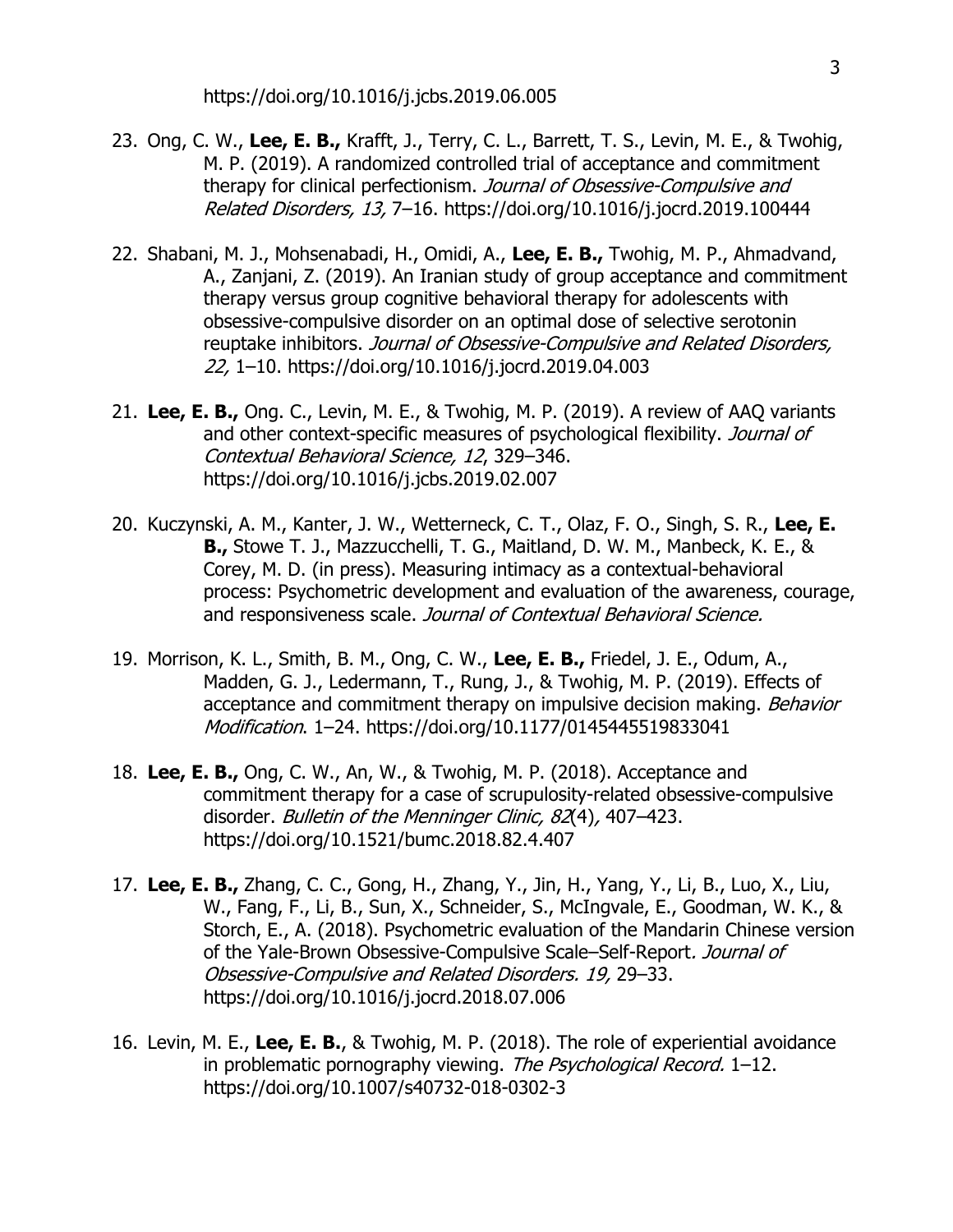- 15. **Lee, E. B.,** Haeger, J. A., Levin, M. E., Ong., C. W., & Twohig, M. P. (2018). Telepsychotherapy for trichotillomania: A randomized controlled trial of ACTenhanced behavior therapy. Journal of Obsessive-Compulsive and Related Disorders. 18, 106–115. https://doi.org/10.1016/j.jocrd.2018.04.003
- 14. **Lee, E. B.,** Homan, K., Morrison, K. L., Ong, C. W., Levin, M. E., & Twohig, M. P. (2018). Acceptance and commitment therapy for trichotillomania: A randomized controlled trial of adults and adolescents. Behavior Modification. 1–22. https://doi.org/10.1177/0145445518794366
- 13. Ong, C. W., **Lee, E. B.,** & Twohig, M. P. (2018). A meta-analysis of dropout rates in acceptance and commitment therapy. Behaviour Research and Therapy, 104, 14–33. https://doi.org/10.1016/j.brat.2018.02.004
- 12. Rohani, F., Rasouli-Azad, M., Twohig, M. P., Ghorishi, F. S., **Lee, E. B.,** & Akbari, H. (2018). Preliminary test of group acceptance and commitment therapy on obsessive-compulsive disorder for patients on optimal dose of selective serotonin reuptake inhibitors. Journal of Obsessive-Compulsive and Related Disorders, 16, 8–13. https://doi.org/10.1016/j.jocrd.2017.10.002
- 11. **Lee, E. B.**, Sherwood, J. A., Crosby, J. M., & Twohig, M. P. (2018). Can distressing sexual thoughts be regulated? Experiential willingness versus distraction. Journal of Cognitive Psychotherapy, 32(1), 49-66. https://doi.org/10.1891/0889-8391.32.1.49
- 10. **Lee, E. B.,** Ong, C. W., Twohig, M. P., Lensegrav-Bensen, T., & Quakenbush-Roberts, B. (2017). Increasing body image flexibility in a residential eating disorder facility: Correlates with symptom improvement. *Eating Disorders,* 26(2), 185–199. https://doi.org/10.1080/10640266.2017.1366229
- 9. **Lee, E. B.,** Smith, B. M., Twohig, M. P., Lensegrav-Bensen, T., & Quakenbush-Roberts, B. (2017). Assessment of the body image acceptance and action questionnaire in a female residential eating disorder treatment facility. Journal of Contextual Behavioral Science, 6, 21–28. https://doi.org/10.1016/j.jcbs.2016.11.004
- 8. Hong, J., **Lee, E. B.,** Bravo, M., Wetterneck, C. T., & Hart, J. M. (2017). Need to screen for clinical levels of OCD? Four questions are the key. Bulletin of the Menninger Clinic, 81(3), 1-17. https://doi.org/10.1521/bumc\_2017\_81\_03
- 7. Bluett, E. J., **Lee, E. B.,** Simone, M., Lockhart, G., Lensegrav-Bensen, T., Quakenbush-Roberts, B., & Twohig, M. P. (2016). The role of body image psychological flexibility on the treatment of eating disorders in a residential facility. *Eating Behaviors, 23*, 150-155. https://doi.org/10.1016/j.eatbeh.2016.10.002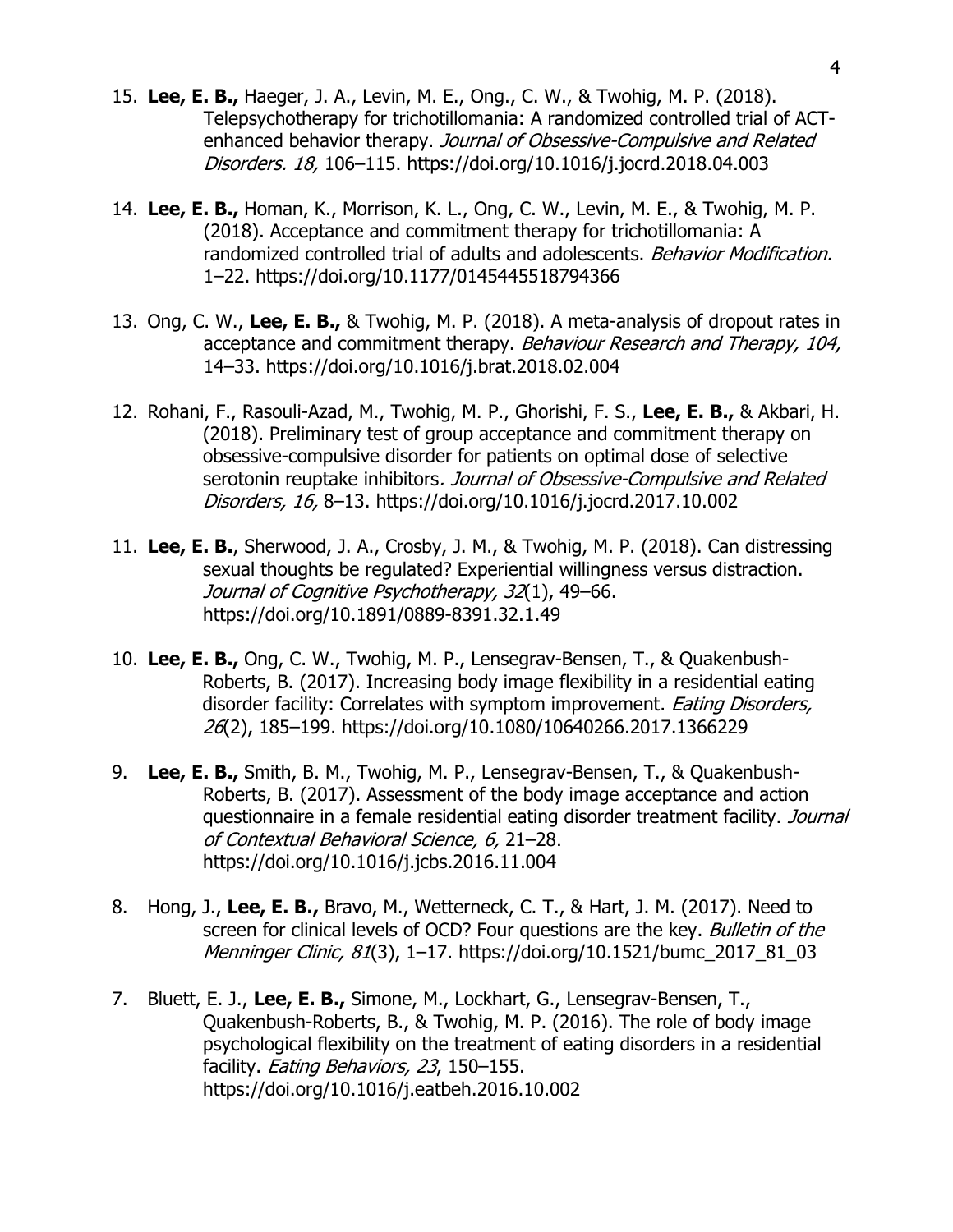- 6. **Lee, E. B.,** Bistricky, S. L., Milam, A. C., Wetterneck, C. T., & Björgvinsson, T. (2016). Thought control strategies and symptom dimensions in obsessivecompulsive disorder: Associations with treatment outcome. Journal of Cognitive Psychotherapy, 30(3), 177–189. https://doi.org/10.1891/0889- 8391.30.3.177
- 5. Wetterneck, C. T., **Lee, E. B.,** Flessner, C. A., Leonard, R. C., & Woods, D. W. (2016). Personality characteristics and experiential avoidance in trichotillomania: Results from an age and gender matched sample. Journal of Obsessive-Compulsive and Related Disorders, 8, 64–69. https://doi.org/10.1016/j.jocrd.2015.12.003
- 4. **Lee, E. B.,** An, W., Levin, M. E., & Twohig, M. P. (2015). An initial meta-analysis of Acceptance and Commitment Therapy for treating substance abuse. Drug and Alcohol Dependence, 15, 1–7. https://doi.org/10.1016/j.drugalcdep.2015.08.004
- 3. **Lee, E. B.,** Steinberg, D. A., Phillips, L., Hart, J. M., Smith, A. H., & Wetterneck, C. T. (2015). Examining the effects of accommodation and caregiver burden on relationship satisfaction in caregivers of individuals with OCD. Bulletin of the Menninger Clinic, 79(1), 1–13. https://doi.org/10.1521/bumc.2015.79.1.1
- 2. Leonard, R., Knott, L., **Lee, E. B.,** Singh, S., Smith, A. H., Kanter, J. W., Norton, P. J., & Wetterneck, C. T. (2014). The development of the Functional Analytic Psychotherapy Intimacy Scale. The Psychological Record, 64, 647-657. https://doi.org/10.1007/s40732-014-0089-9
- 1. Wetterneck, C. T., **Lee, E. B.,** Smith, A. H., & Hart, J. M. (2013). Courage, selfcompassion, and values in obsessive-compulsive disorder. Journal of Contextual Behavioral Science, 2, 68–73. https://doi.org/10.1016/j.jcbs.2013.09.002

## Book Chapters:

- 8. Williams, M. T., Wetterneck, C. T., Hart, J. M., **Lee, E. B.,** & Russell, S. (2019). Stepby-step treatment manual. In M. T. Williams, & C. T. Wetterneck (Eds.), Sexual Obsessions in Obsessive-Compulsive Disorder. New York, NY: Oxford University Press.
- 7. **Lee, E. B.,** Pierce, B. G., Twohig, M. P., & Levin, M. E. (in press). Acceptance and commitment therapy. In Amy Wenzel (Ed.), APA Handbook of Cognitive Behavioral Therapies. American Psychological Association.
- 6. **Lee, E. B.,** Ong, C. W, & Twohig, M. P. (in press). Acceptance and Commitment Therapy (ACT) for anxiety. In P. Lucena-Santos, S.A. Carvalho, J. Pinto-Gouveia, M. S. Oliveira, & J. Pistorello (Eds.). Manual Internacional de Fundamentos Teóricos e Práticos da Terapia de Aceitac*̧*ão e Compromisso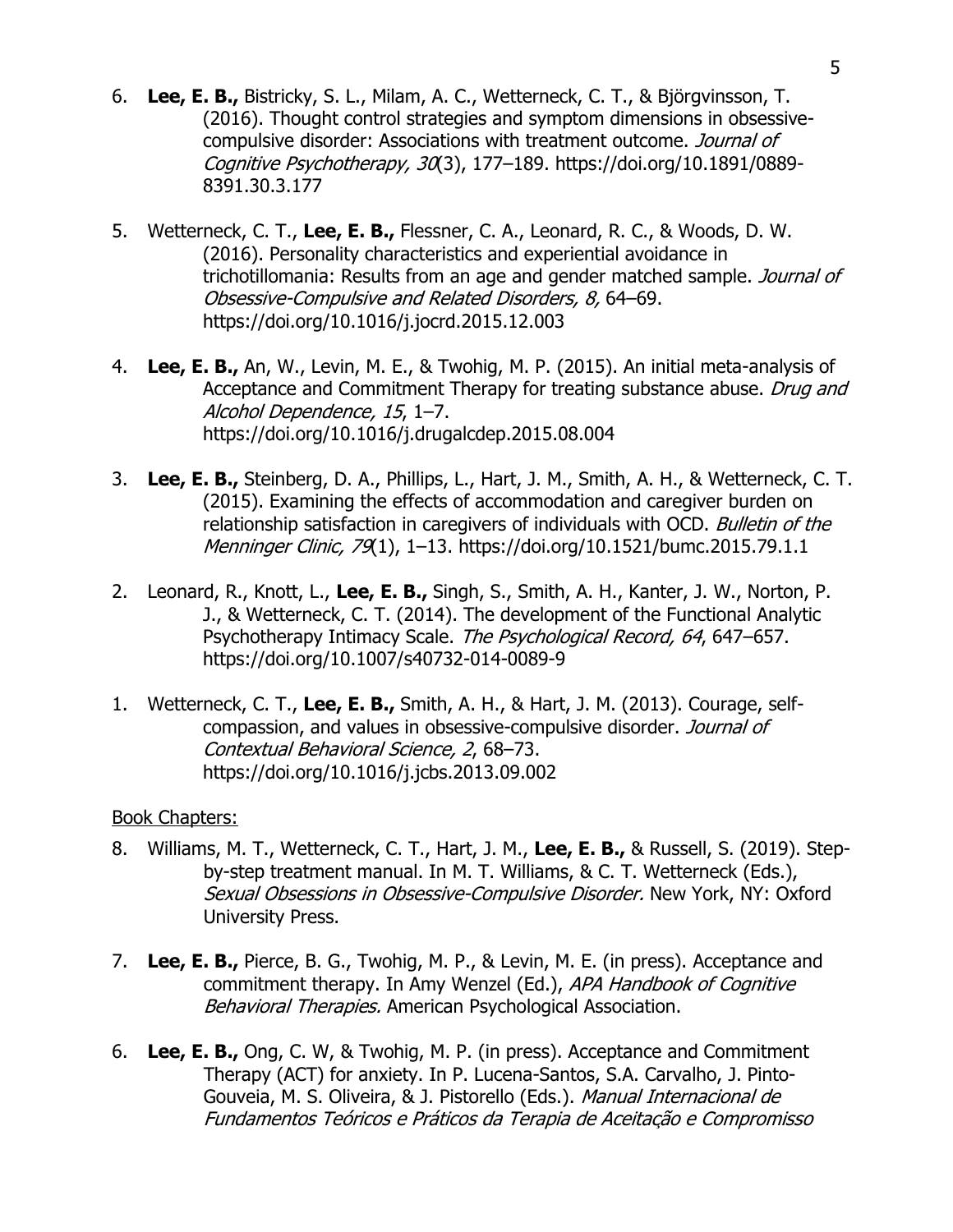[International Handbook of Theoretical and Practical Foundations of Acceptance and Commitment Therapy]. Novo Hamburgo, RS: Sinopsys Editora.

- 5. **Lee, E. B.,** Ong, C. W., & Twohig, M. P. (2018). Trichotillomania and excoriation disorder. In A. Maragakis and W. T. O'Donohue (Eds.), Principlebased stepped care and brief psychotherapy for integrated care settings. (pp. 461–468). New York, NY: Springer Publishing.
- 4. Ong, C. W., **Lee, E. B.,** & Twohig, M. P. (2018). Hoarding disorder. In A. Maragakis and W. T. O'Donohue (Eds.), Principle-based stepped care and brief psychotherapy for integrated care settings. (pp. 215–222). New York, NY: Springer Publishing.
- 3. **Lee, E. B.** & Twohig, M. P. (2017). Trichotillomania treatment. In Amy Wenzel (Ed.), The SAGE Encyclopedia of Abnormal and Clinical Psychology (pp. 3664–3667). Thousand Oaks, CA: SAGE.
- 2. Morrison, K. L., Smith, B. M., **Lee, E. B.,** & Twohig, M. P. (2017). Acceptance and commitment therapy for OC-spectrum disorders. In J. S. Abramowitz, D. McKay, & E. Storch (Eds.), The Wiley Handbook of Obsessive Compulsive Disorders (pp. 1175–1192). Hoboken, NJ: Wiley-Blackwell.
- 1. Smith, B. M., Bluett, E. J., **Lee, E. B.,** & Twohig, M. P. (2017). Acceptance and commitment therapy for OCD. In J. S. Abramowitz, D. McKay, & E. Storch (Eds.), The Wiley Handbook of Obsessive Compulsive Disorders (pp. 596– 613). Hoboken, NJ: Wiley-Blackwell.

## Manuscripts Under Review:

- 6. Twohig, M. P., Petersen, J. M., Fruge, J., Ong, C. W., Barney, J. L., Krafft, J., **Lee, E. B.**, & Levin, M. E. A pilot randomized controlled trial of online-delivered ACTenhanced behavior therapy for trichotillomania in adolescents. Manuscript submitted for publication
- 5. Tolin, D., **Lee, E. B.,** Levy, H. C., Das, A., Mammo, L., Katz, B. W., & Diefenbach, G. J. (2020). Psychophysiological assessment of stress reactivity and recovery in anxiety disorders. Manuscript submitted for publication.
- 4. Ong, C. W., **Lee, E. B.,** Petersen, J. M., Levin, M. E., & Twohig, M. P. (2020). When maladaptive perfectionism is adaptive: Examining the moderating influence of self-compassion and psychological flexibility. Manuscript submitted for publication.
- 3. Ong, C. W., Hancock, A. S., Barrett, T. S., **Lee, E. B.,** Wan, N., Gillam, R. B., Levin, M. E., Twohig, M. P. (2020). *Effect of Acceptance and Commitment Therapy* on Neurological Functioning in Clinical Perfectionism. Manuscript submitted for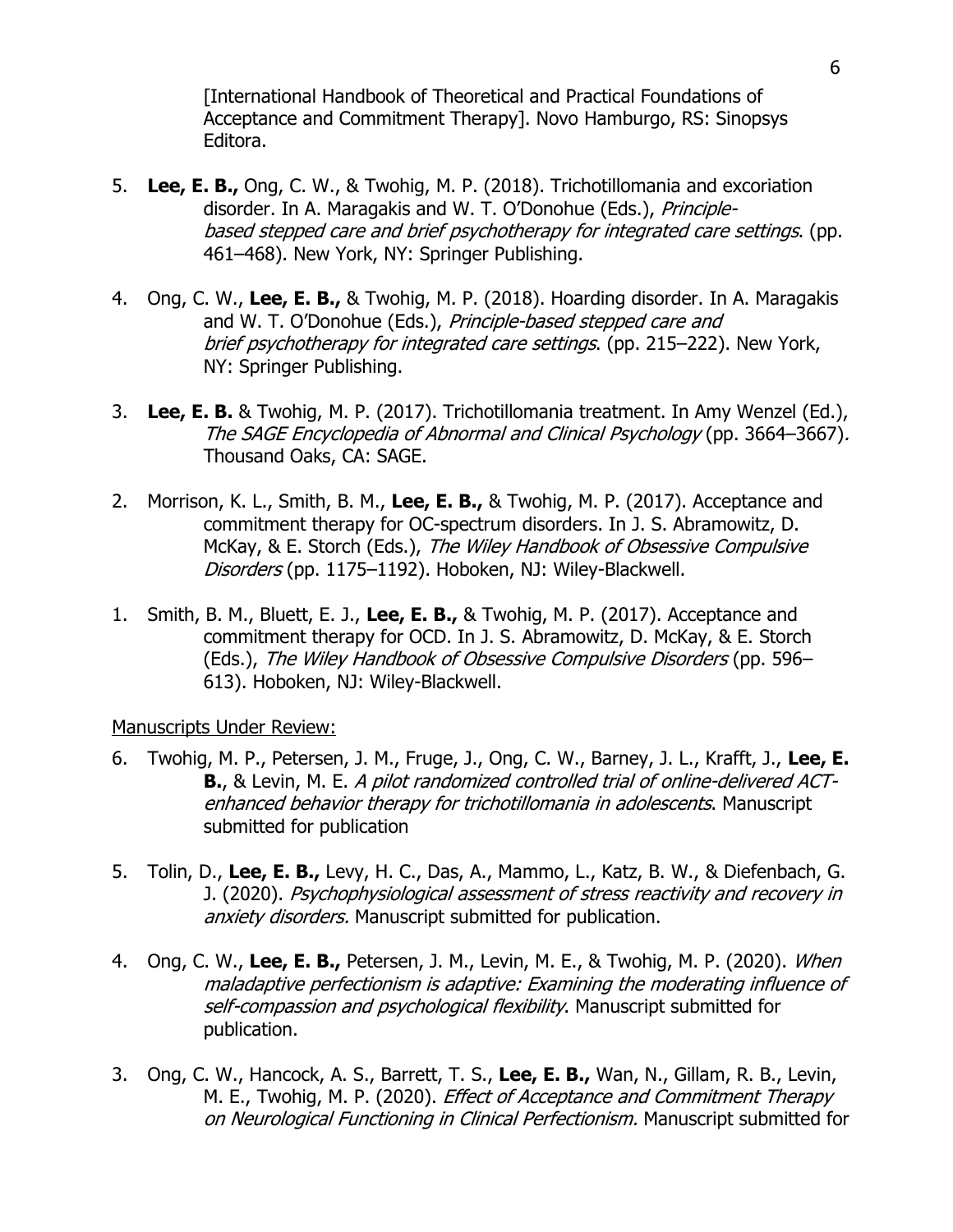publication.

- 2. Nederpel, T. M. H., **Lee, E. B.,** Zhang, C. C., Goodman, W. K., Storch, E. A. (2020). The Obsessive-Compulsive Inventory – Revised: Replication of the psychometric properties in China. Manuscript submitted for publication.
- 1. Grebe, S. C., Bergez, K. C., **Lee, E. B.,** Schneider, S. C., Goodman, W. K., & Storch, E. A. (2020). Evidence-based treatment of pediatric obsessive-compulsive and related disorders. In Steele, R. G. & Roberts, M. C. (Eds.), Handbook of Evidence-Based Therapies for Children and Adolescents: Bridging Science and Practice. Second Edition. Manuscript submitted for publication.

## PEER REVIEWED PRESENTATIONS

#### Oral Presentations:

- 10. Ong, C. W., **Lee, E. B.,** Krafft, J., Terry, C. L., Barrett, T. S., Levin, M. E., & Twohig, M. P. (2019, November). A randomized controlled trial of acceptance and commitment therapy for clinical perfectionism. In C. W. Ong (Chair), Using acceptance and commitment therapy for different clinical presentations: Evidence-based adaptations. Symposium conducted at the 53rd annual convention of the Association for Behavioral and Cognitive Therapies, Atlanta, GA.
- 9. Ong, C. W., Hancock, A. S., **Lee, E. B.,** Gillam, R. B., & Twohig, M. P. (2018, November). The effect of acceptance and commitment therapy on neurological activity in clinical perfectionism. In R. J. Jacoby (Chair), Acceptance and anxiety: Recent advances in the assessment and treatment of anxiety disorders using an ACT framework. Symposium conducted at the 52nd annual convention of the Association for Behavioral and Cognitive Therapies, Washington, DC.
- 8. **Lee, E. B.,** An, W., Levin, M., & Twohig, M. P. (2016, June). An initial meta-analysis of ACT for substance use disorders. In Chin, F. (Chair), Meta-analysis in contextual behavior science: A symposium of synthesis. Presented at the 14<sup>th</sup> Annual Association for Contextual Behavioral Science World Conference, Seattle, WA.
- 7. **Lee, E. B.** (Chair), (2016, June). How does ACT enhance our understanding of exposure? Symposium at the 14<sup>th</sup> Annual Association for Contextual Behavioral Science World Conference, Seattle, WA.
- 6. **Lee, E. B.,** Homan, K., Morrison, K. L., Smith, B. M., & Twohig, M. P. (2015, October). Acceptance and Commitment Therapy for trichotillomania. In **Lee, E. B.** (Chair), Contextual behavioral research across domains**.** Symposium presented at the Rocky Mountain Association for Contextual Behavioral Science Regional Conference, Salt Lake City, UT.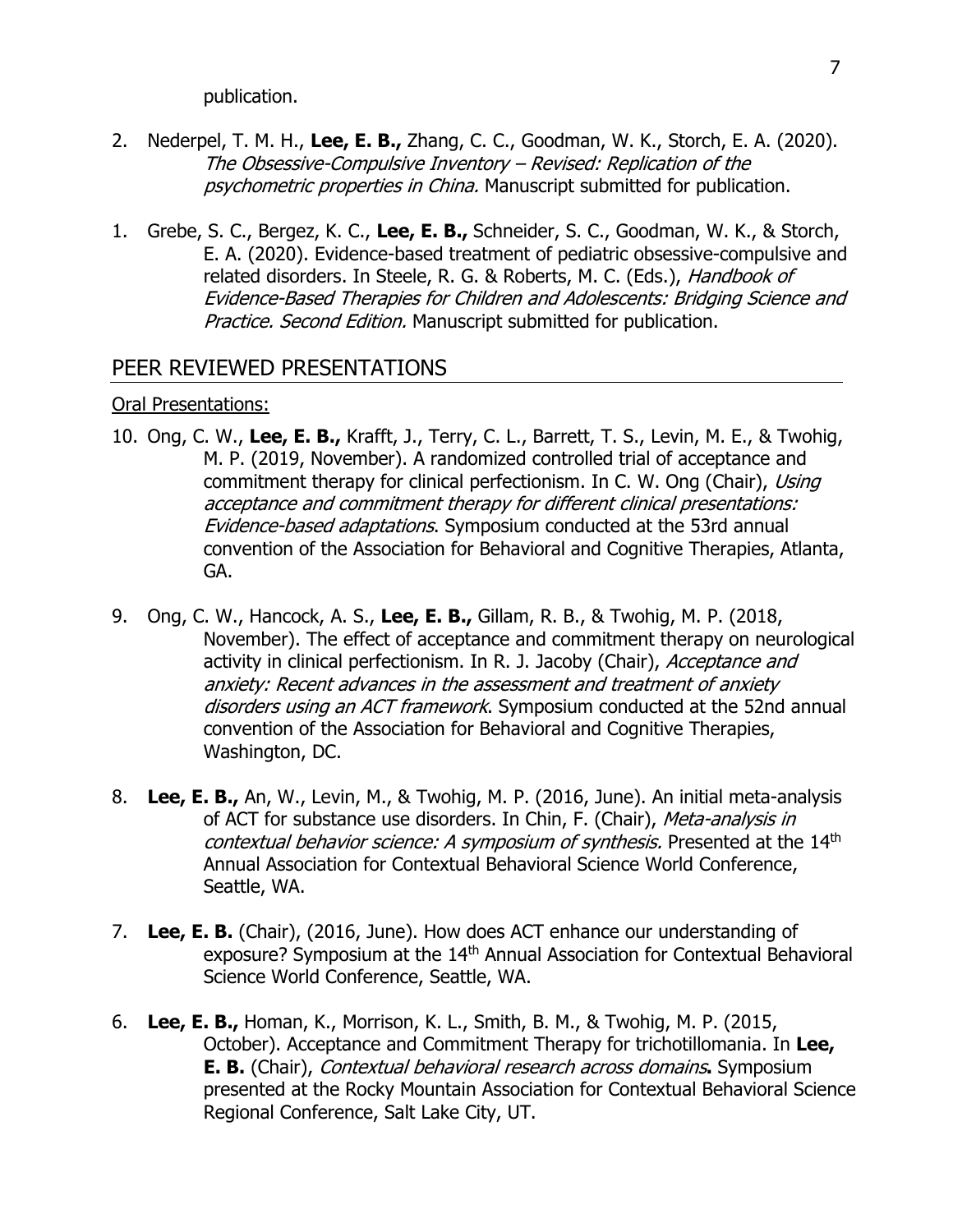- 5. Callaghan, G., Wetterneck, C. T., Maitland, D., Smith, A., **Lee, E. B.**, & Björgvinsson, T. (2014, June). The Functional Idiographic Assessment Template Questionnaire (FIAT-Q): Data for an assessment used in contextual behavioral interventions. In Wetterneck, C. T. (Chair), Tools for clinical and research targets in the areas of interpersonal functioning and intimacy: Concepts and measures from Functional Analytic Psychotherapy. Symposium presented at the Association for Contextual Behavioral Science 14th Annual World Convention, Minneapolis, MN.
- 4. Wetterneck, C. T., Leonard, R., Knott, L., Singh, S., **Lee, E. B.**, & Kanter, J. (2014, June). Exploring behavior analytic constructs of intimacy: The development and use of the Functional Analytic Psychotherapy Intimacy Scale. In Wetterneck, C. T. (Chair), Tools for clinical and research targets in the areas of interpersonal functioning and intimacy: Concepts and measures from Functional Analytic Psychotherapy. Symposium presented at the Association for Contextual Behavioral Science 14<sup>th</sup> Annual World Convention, Minneapolis, MN.
- 3. **Lee, E. B.,** Wetterneck, C. T., Smith, A. H., & Hart, J. M. (2012, April). The relationship between values and obsessive-compulsive disorder. Presented at the 18th Annual Student Conference for Research & Creative Arts, Houston, TX.
- 2. Zwecker, N. A., Anderson, E. R., Fullerton, G. Björgvinsson, T., & **Lee, E. B.** (2013, April). OCD and comorbid disorders: Implications for treatment and outcome. Presented at the Anxiety and Depression Association of America Conference, La Jolla, CA.
- 1. **Lee, E. B.,** Zwecker, N. A., Anderson, E. R., Fullerton, G. & Björgvinsson, T. (2013, April). *A review of OCD and comorbid disorders.* Presented at the 19<sup>th</sup> Annual Student Conference for Research & Creative Arts, Houston, TX.

## Poster Presentations:

- 27. Barney, J. L., **Lee, E. B.,** Twohig, M. P., Lensegrav-Benson, T., Quakenbush-Robert, B. (2019, March). Obsessive compulsive disorder symptomology and thought action fusion presentation within individuals seeking treatment at a residential eating disorder treatment facility. Presented at the annual International Conference on Eating Disorders, New York, NY.
- 26. Barney, J. L., **Lee, E. B.,** Twohig, M. P., Lensegrav-Benson, T., Quakenbush-Robert, B. (2019, March). Obsessive compulsive disorder symptomology and thought action fusion: Relationships with eating disorder treatment outcomes. Presented at the annual International Conference on Eating Disorders, New York, NY.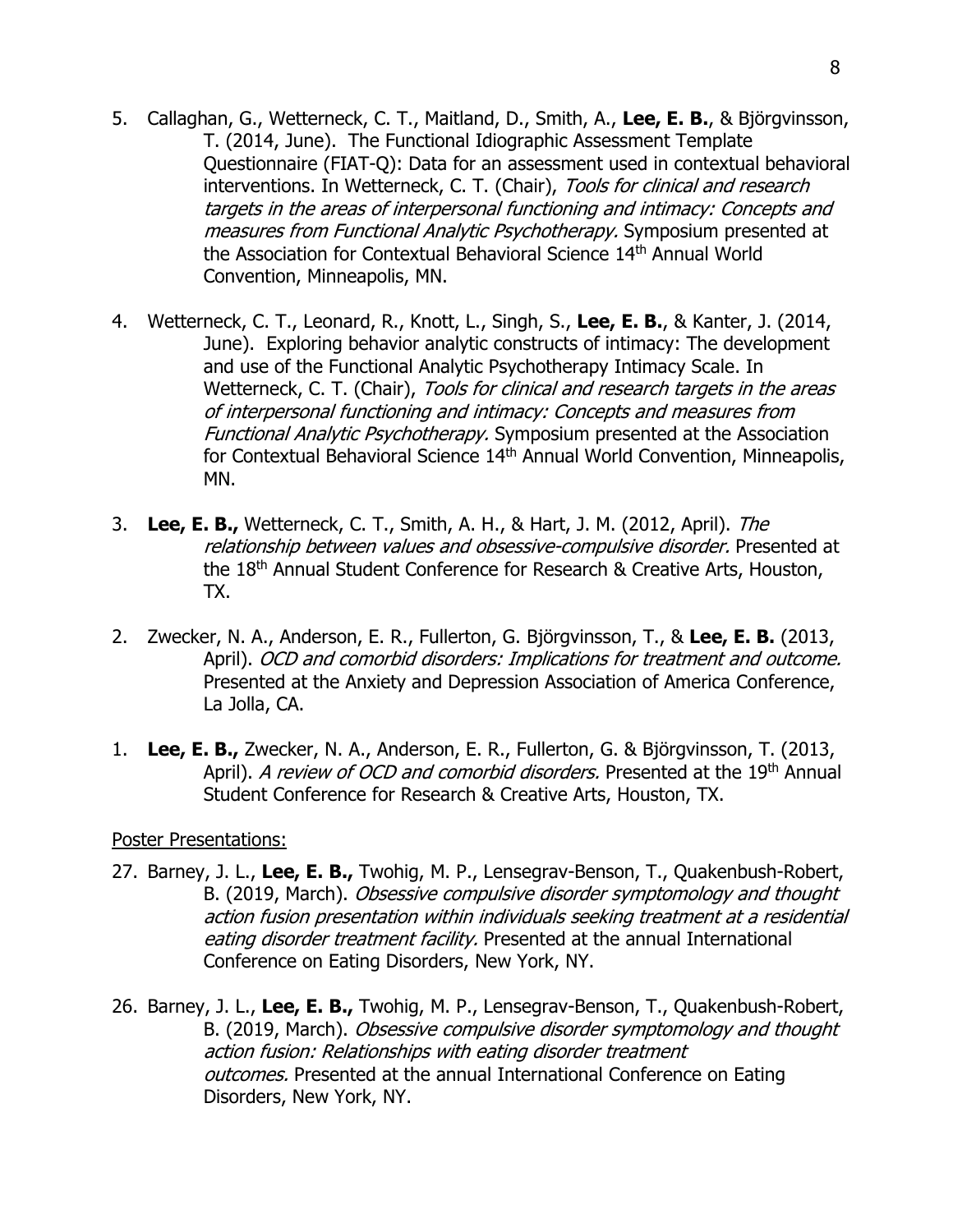- 25. Ong, C. W., Hancock, A., **Lee, E. B.,** Gillam, R. B., Levin, M. E., & Twohig, M. P. (2018, July). Neurological differences between individuals with and without clinical perfectionism. Presented at the 25<sup>th</sup> annual conference of the International OCD Foundation, Washington, DC.
- 24. **Lee, E. B.,** Lensegrav-Benson, T., & Quakenbush-Roberts, B., & Twohig, M. P. (2018, April). Changes in body image flexibility in a residential eating disorder facility: Correlates with symptom improvement. Presented at the International Conference on Eating Disorders Annual Convention, Chicago, IL.
- 23. **Lee, E. B.,** Ong, C. W., Twohig, M. P., Lensegrav-Benson, T., & Quakenbush-Roberts, B. (2017, November). Body image flexibility and symptom improvement in a residential eating disorder facility. Presented at the Association for Behavioral and Cognitive Therapies  $51<sup>st</sup>$  Annual Convention, San Diego, CA.
- 22. **Lee, E. B.,** Homan, K., Morrison, K. L., & Twohig, M. P. (2016, October). Acceptance and commitment therapy for trichotillomania. Presented at the Association for Behavioral and Cognitive Therapies 50<sup>th</sup> Annual Convention, Special Interest Group Poster Exposition, New York, NY.
- 21. Kuczynski, A. M., Epistola, J., Mier-Chairez, J., Stowe, T., **Lee, E. B.**, Singh, S., Flaherty, B. P., Dudek, J. E., Tsai, M., Kanter, J. W. (2016, June). Measuring awareness, courage, and love as a contextual behavioral interpersonal process model for the development of intimacy. Presented at the 14th Annual Association for Contextual Behavioral Science World Conference, Seattle, WA.
- 20. **Lee, E. B.,** Bluett, E. J., Ong, C. W., Lockhart, G., Twohig, M. P., Lensegrav-Bensen, T., & Quakenbush-Roberts, B. (2016, June). Psychological flexibility as a predictor of quality of life and eating disorder risk in a female residential treatment setting. Presented at the 14<sup>th</sup> Annual Association for Contextual Behavioral Science World Conference, Seattle, WA.
- 19. Bluett, E. J., **Lee, E. B.,** Lockhart, G., Simone, M., Twohig, M. P., Lensegrav-Bensen, T., & Quakenbush-Roberts, B. (2015, November). *Efficacy and clinical* response rates of acceptance and commitment therapy for eating disorders in a residential setting. Presented at the Association for Behavioral and Cognitive Therapies 49<sup>th</sup> Annual Convention, Special Interest Group Poster Exposition, Chicago, IL.
- 18. **Lee, E. B.,** Bistricky, S. L., Milam, A. C., Wetterneck, C. T., & Björgvinsson, T. (2014, November). Thought control strategies and obsessive-compulsive disorder dimensionality. Presented at the Association for Behavioral and Cognitive Therapies 48th Annual Convention, Special Interest Group Poster Exposition, Philadelphia, PA.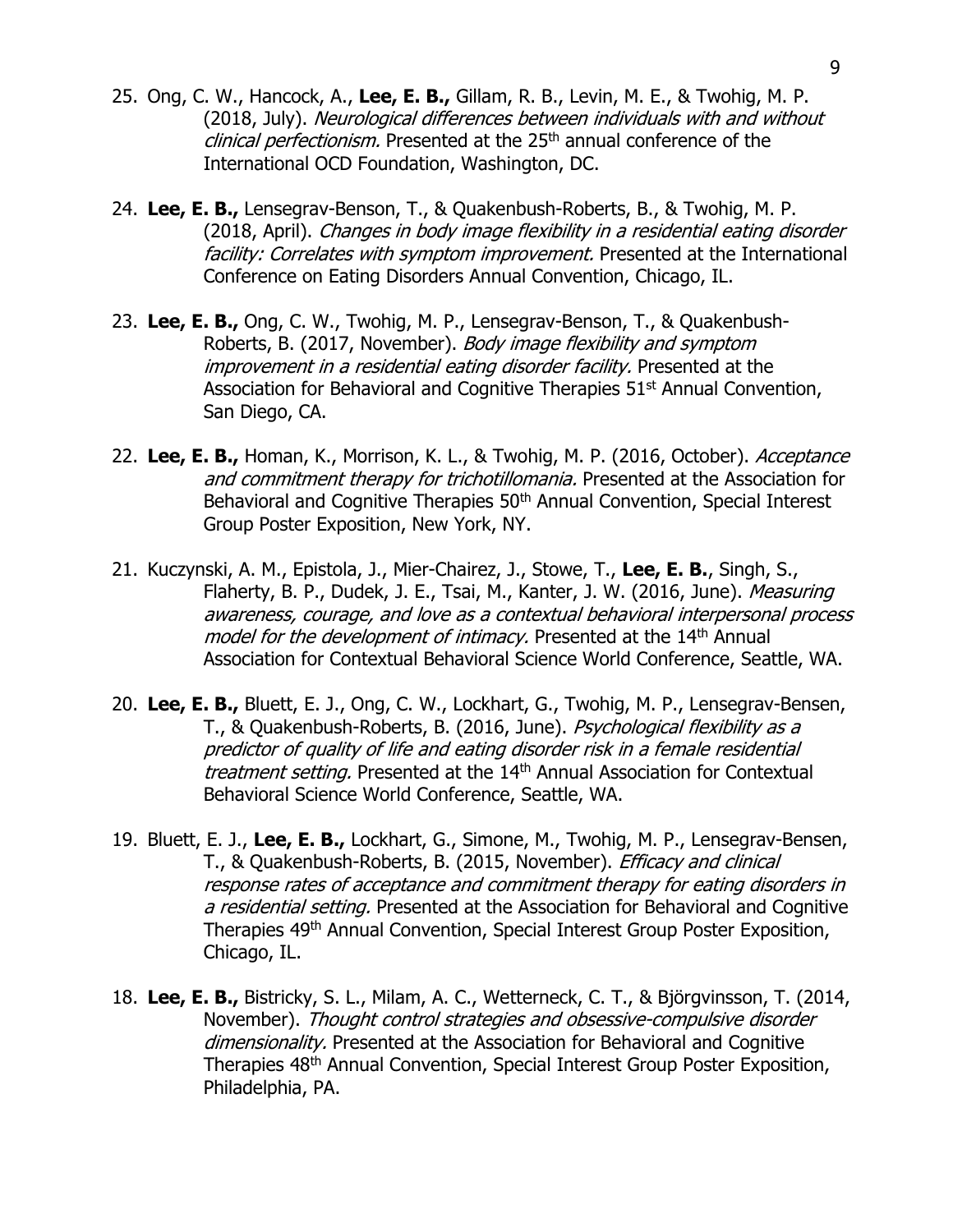- 17. **Lee, E. B.,** Singh, S., Knott, L. E., Smith, A. H., Wetterneck, C. T., & Kanter, J. (2013, November). Validation of the functional analytic psychotherapy intimacy scale. Presented at the Association for Behavioral and Cognitive Therapies 47th Annual Convention, Nashville, TN.
- 16. Knott, L. E., **Lee**, **E. B.,** Singh, S., Smith, A. H., Norton, P. J., & Wetterneck, C. T. (2013, November). Demographic differences in the functional idiographic assessment template. Presented at the Association for Behavioral and Cognitive Therapies 47th Annual Convention, Nashville, TN.
- 15. Singh, S., Knott, L. E., **Lee**, **E. B.,** & Wetterneck, C. T. (2013, November). Experience of shame within pathological skin picking. Presented at the Association for Behavioral and Cognitive Therapies 47<sup>th</sup> Annual Convention, Nashville, TN.
- 14. Singh, S., **Lee, E. B.,** Knott, L. E., & Wetterneck, C. T. (2013, November). Psychological inflexibility and intimacy and interpersonal difficulties within obsessive-compulsive spectrum conditions. Presented at the Association for Behavioral and Cognitive Therapies 47<sup>th</sup> Annual Convention, Special Interest Group Poster Exhibition, Nashville, TN.
- 13. **Lee, E. B.,** Knott, L., Singh, S., & Wetterneck, C. T. (2013, July). Barriers to treatment and the experience of shame for individuals with obsessivecompulsive spectrum conditions. Presented at the 20<sup>th</sup> Annual Conference for the International Obsessive Compulsive Disorder Foundation, Atlanta, GA.
- 12. Hong, J., Bravo, M., Wetterneck, C. T., & **Lee, E. B**. (2013, July). Evaluation of the Copperfield-Clear Lake Screener in determining obsessive-compulsive disorder. Presented at the 20<sup>th</sup> Annual Conference for the International Obsessive Compulsive Disorder Foundation, Atlanta, GA.
- 11. Rinehart, K.L., Harrison, L.E., Springer, K., Chasson, G.S., VanKirk, N., **Lee, E. B.,** Wetterneck, C.T., Hart, J., Kertz, S., Björgvinsson, T. (2013, July). Sudden gains in obsessive-compulsive disorder symptoms in patients with severe symptom presentation: A pilot study. Presented at the 20<sup>th</sup> Annual Conference for the International Obsessive Compulsive Disorder Foundation, Atlanta, GA.
- 10. Harrison, L. E., Rinehart, K. L., **Lee, E. B.,** Chasson, G. S., Wetterneck, C. T., Hart, J. M., Kertz, S., & Björgvinsson, T. (2013, April). Sudden gains in obsessive compulsive disorder symptoms in patients with severe symptom presentation. Presented at the Anxiety and Depression Association of America Conference, La Jolla, CA.
- 9. Broussard, J. M., Benoit, B. A., **Lee, E. B.,** Short, M. B. (2012, November). Video games and their impact on behavior. Presented at the Association for Behavioral and Cognitive Therapies 46<sup>th</sup> Annual Convention, Special Interest Group Poster Exposition, National Harbor, MD.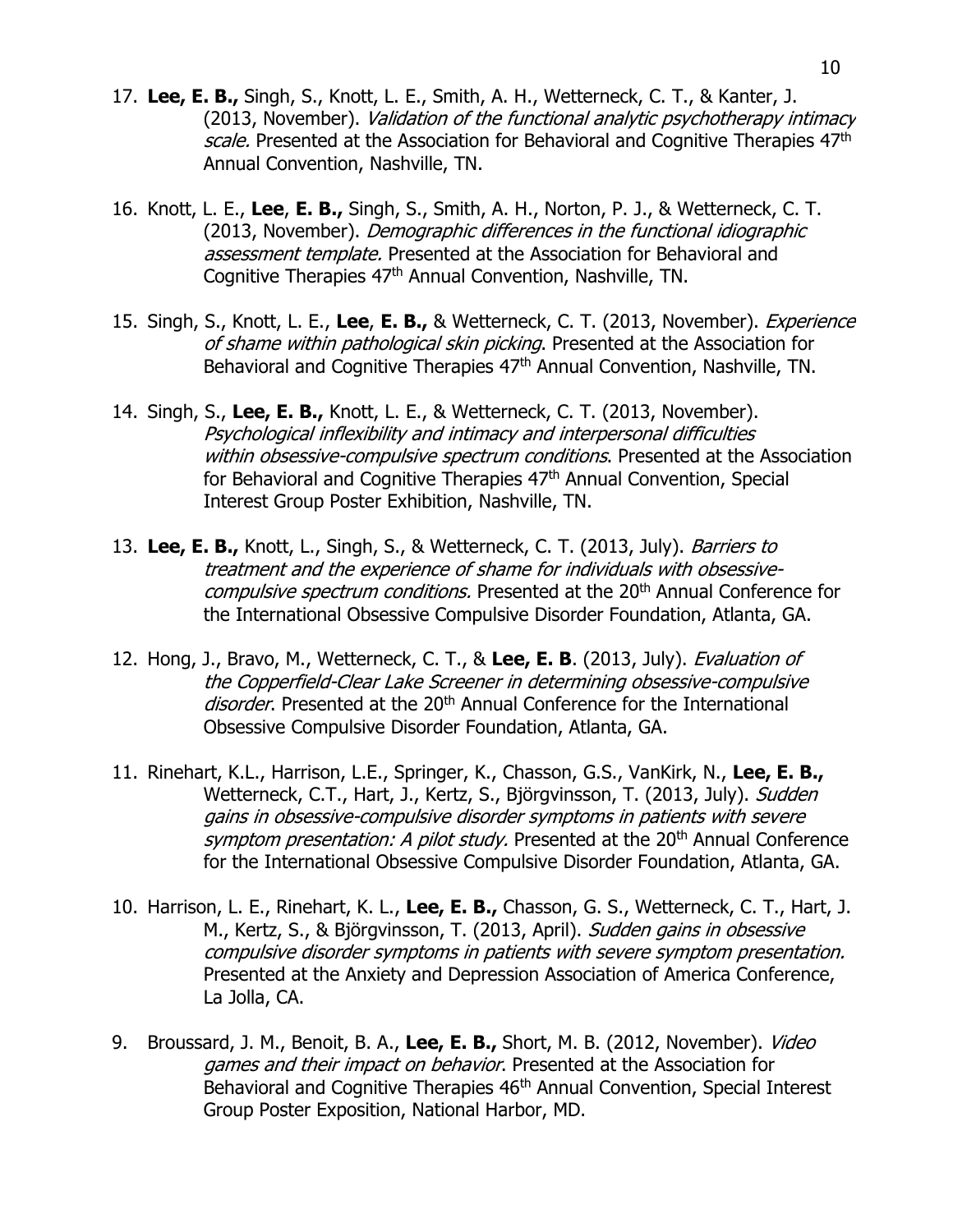- 8. **Lee, E. B.,** Wetterneck, C. T., Steinberg, D. S., Smith, A. H., & Hart, J. M. (2012, July). The relationship between values and obsessive-compulsive disorder. Presented at the 19<sup>th</sup> Annual International Obsessive-Compulsive Disorder Foundation Conference, Chicago, IL.
- 7. **Lee, E. B.,** Wetterneck, C. T., French, C., Smith, A. H., & Hart, J. M. (2012, July). Caregiver burden and family accommodation: Perspective of individuals with obsessive-compulsive disorder. Presented at the 19<sup>th</sup> Annual International Obsessive-Compulsive Disorder Foundation Conference, Chicago, IL.
- 6. Steinberg, D. S., Wetterneck, C. T., **Lee, E. B.,** Smith, A. H., & Hart, J. M. (2012, July). Perceptions of threat from emotion: The relationship between threatening emotions and OCD severity. Presented at the 19th Annual International Obsessive-Compulsive Disorder Foundation Conference, Chicago, IL.
- 5. **Lee, E. B.,** Broussard, J., Wetterneck, C. T., & Holman, G. I. (2012, July). Validation of the Functional Analytic Psychotherapy Impact Scale for Therapists (FAPIS-T). Presented at the 10<sup>th</sup> Annual Association for Contextual Behavioral Science World Conference, Washington, D.C.
- 4. **Lee, E. B.,** Wetterneck, C. T., Smith, A. H., & Hart, J. M. (2012, July). The Role of values in obsessive-compulsive disorder severity. Presented at the 10<sup>th</sup> Annual Association for Contextual Behavioral Science World Conference, Washington, D.C.
- 3. **Lee, E. B.,** Broussard, J., Wetterneck, C. T., & Peres, S. C. (2012, April). Therapists and therapists-in-training: Differences in risk-taking and in-session focus. Presented at the 18<sup>th</sup> Annual Student Conference for Research & Creative Arts, Houston, TX.
- 2. Wetterneck, C. T., Flessner, C. A., Woods, D. W., **Lee, E. B.**, Manos, R., & Steinberg, D.S. (2011, November). Personality characteristics and experiential avoidance in Trichotillomania: Results from an age and gender matched sample. Presented at the Association for Behavioral and Cognitive Therapies 45<sup>th</sup> Annual Convention, Special Interest Group Poster Exposition, Toronto, ON.
- 1. Anderson, S. & **Lee, E. B**. (2011, April). Father support of toddler language development. Presented at the Rocky Mountain Psychological Association Conference, Salt Lake City, UT.

# PROFESSIONAL ACTIVITIES

# Guest Reviews:

**•** Behavior Therapy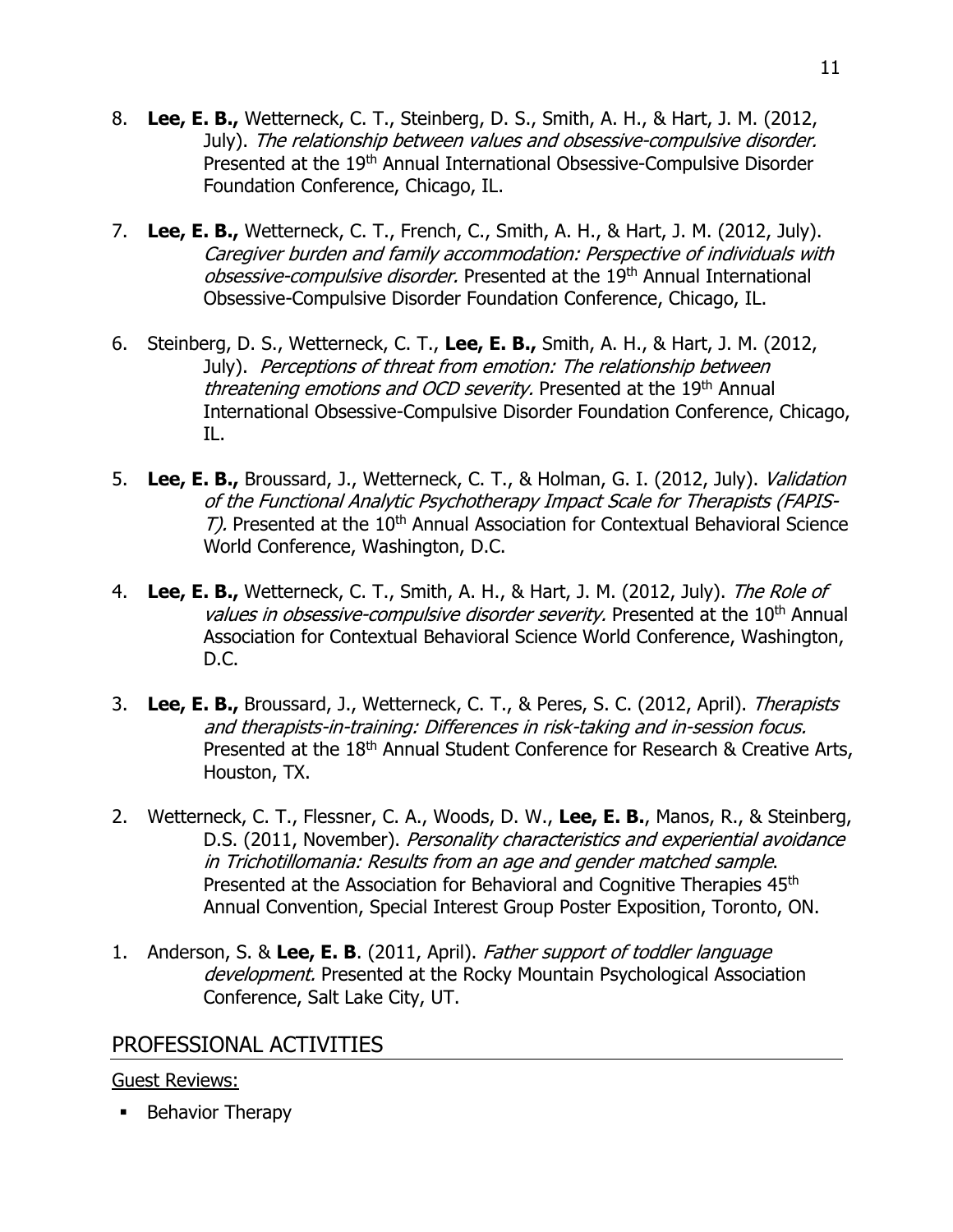- **EXECUTE: Clinical Psychological Science**
- **EXECUTE: Clinical Psychology & Psychotherapy**
- **EXEC** Clinical Psychology Review
- Cognitive Therapy and Research
- **Journal of Clinical Dermatology & Therapy**
- Journal of Consulting and Clinical Psychology
- **■** Journal of Contextual Behavior Science
- **■** Journal of Obsessive Compulsive and Related Disorders

Memberships in Professional Organizations:

- Association for Behavioral and Cognitive Therapies
- **EXECT Tic and Impulse Control Disorders Special Interest Group**
- **EXEC** Association for Contextual Behavioral Science
- **EXECT:** International Obsessive-Compulsive Disorder Foundation
- **EXECUTE:** Anxiety and Depression Association of America

# TEACHING

## Courses Taught:

- Fall 2020 **PSYC 535: Psychopathology PSYC 594E: Clinical Practicum** Southern Illinois University
- Fall 2019 **Cognitive-Behavior Therapy** Hartford Hospital Co-taught with David Tolin, Ph.D.
- Fall 2014 & **PSY 4950: Undergraduate Apprenticeship**
- Spring 2015 Utah State University

## Invited Lectures:

- Jan 2019 **Cognitive Behavior Therapy for Obsessive-Compulsive Disorder** Baylor College of Medicine
- Jan 2019 **Acceptance and Commitment Therapy for Resident Physicians** Baylor College of Medicine
- Nov 2017 **Acceptance and Commitment Therapy for Adolescents and**

#### **Parents**

Avalon Hills Eating Disorder Program

- Jan 2017 **Sleep Hygiene and Stress Management** Box Elder School District
- Mar 2016 **Trichotillomania**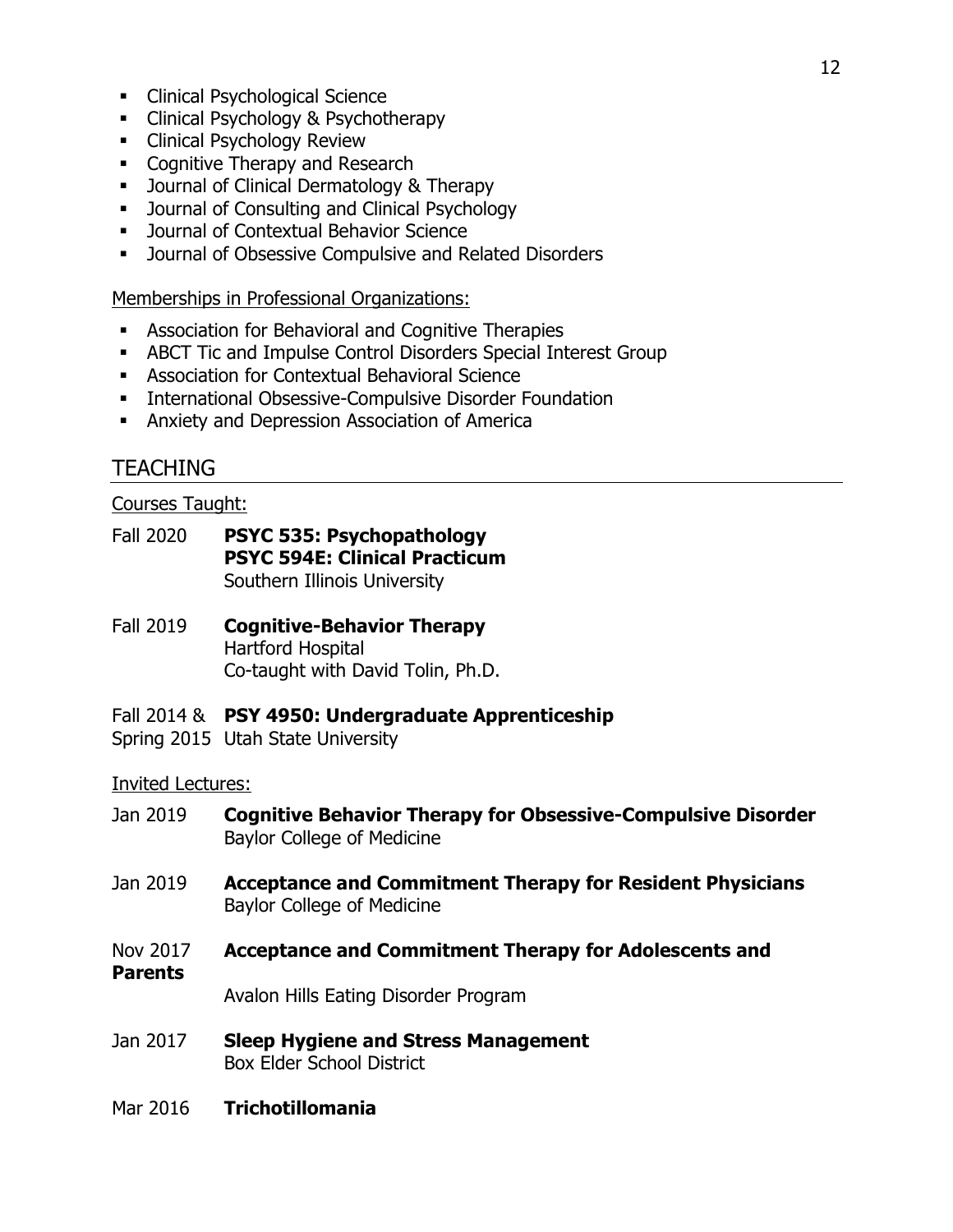PSY 3210: Abnormal Psychology Utah State University

- Mar 2016 **Why Can't I Stop These Thoughts?** Mental Health is No Joke Week Utah State University
- Oct 2015 **Obsessive-Compulsive Disorder** PSY 3210: Abnormal Psychology Utah State University

## Workshop Presentations:

- Sep 2017 **Acceptance and Commitment Therapy, 2-Day Workshop** The Center for Clinical Research Utah State University
- Oct 2017 **An Introduction to Acceptance and Commitment Therapy for Behavior Analysts, 1-Day Workshop** Utah Association for Behavioral Analysis Annual Conference

# AWARDS

| 2018 | <b>Leonard Krasner Dissertation Award</b><br>Association for Behavioral and Cognitive Therapies                           |
|------|---------------------------------------------------------------------------------------------------------------------------|
| 2018 | Doctoral Student Researcher of the Year Award<br>Utah State University                                                    |
| 2018 | <b>College of Education and Human Services Doctoral Student</b><br><b>Researcher of the Year</b><br>Utah State University |
| 2016 | <b>Elwin C. Nielsen Award</b><br>Walter R. Borg Applied Practice and Research Award<br>Utah State University              |
| 2013 | Jesse H. & Mary Gibbs Jones Award<br>University of Houston–Clear Lake                                                     |
| 2012 | <b>OCD Texas Research Award</b><br>International OCD Foundation                                                           |

# TRAININGS ATTENDED

Nov 2019 **Open Science Practices for Clinical Researchers** Association for Behavioral and Cognitive Therapies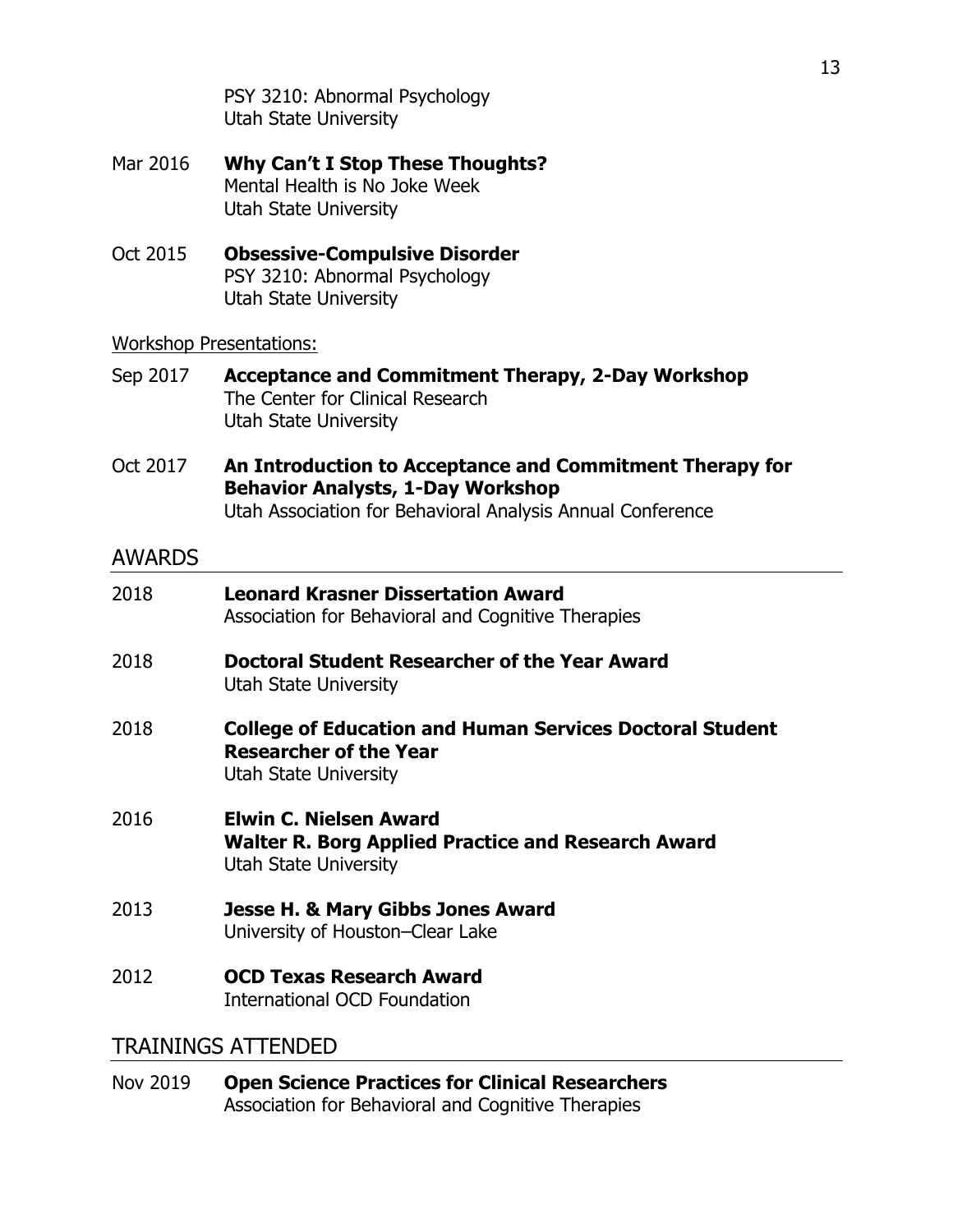Conducted by Jessica Schleider Ph.D. and Michael Mullarkey Ph.D.

- Nov 2019 **Functional Analysis in Process-Based CBT** Association for Behavioral and Cognitive Therapies Conducted by Stefan G. Hofmann, Ph.D. and Steven C. Hayes, Ph.D.
- Sep 2014 **Getting Started as a Successful Proposal Writer and Academician Workshop** Utah State University
- Sep 2014 **The Center for Clinical Research's 3rd Annual Acceptance and Commitment Therapy 2-Day Workshop** Conducted by Michael P. Twohig Ph.D., Utah State University
- Nov 2012 **Acceptance and Commitment Therapy 3-Day Workshop Learning ACT: An Experiential Introduction** Conducted by Amy R. Murrell Ph.D., University of North Texas
- Feb **Level II Weekly Functional Analytic Psychotherapy Training Group**
- Apr 2012 Conducted by Chad T. Wetterneck, Ph.D., University of Houston Clear Lake and Angela Smith, M.A., University of Houston

# RESEARCH EXPERIENCE

- July 2019 **Anxiety Disorders Center Research Team**
- July 2020 Institute of Living, Hartford Hospital Supervisor: David F. Tolin, Ph.D.
- June 2018 **Baylor OCD Research Team**
- July 2019 Baylor College of Medicine Supervisor: Eric A. Storch, Ph.D.

# Jan 2015 – **Avalon Hills Eating Disorder Program Assistantship**

- July 2018 Supervisor: Michael P. Twohig, Ph.D.
- Jul 2014 **Center for Clinical Research Lab**
- July 2018 Utah State University Supervisor: Michael P. Twohig, Ph.D.
- Jul 2012 **Research Coordinator**
- Jun 2014 Houston OCD Program Supervisor: Thröstur Björgvinsson, Ph.D.
- Aug 2011 **Anxiety Research Team Lab**
- May 2014 University of Houston Clear Lake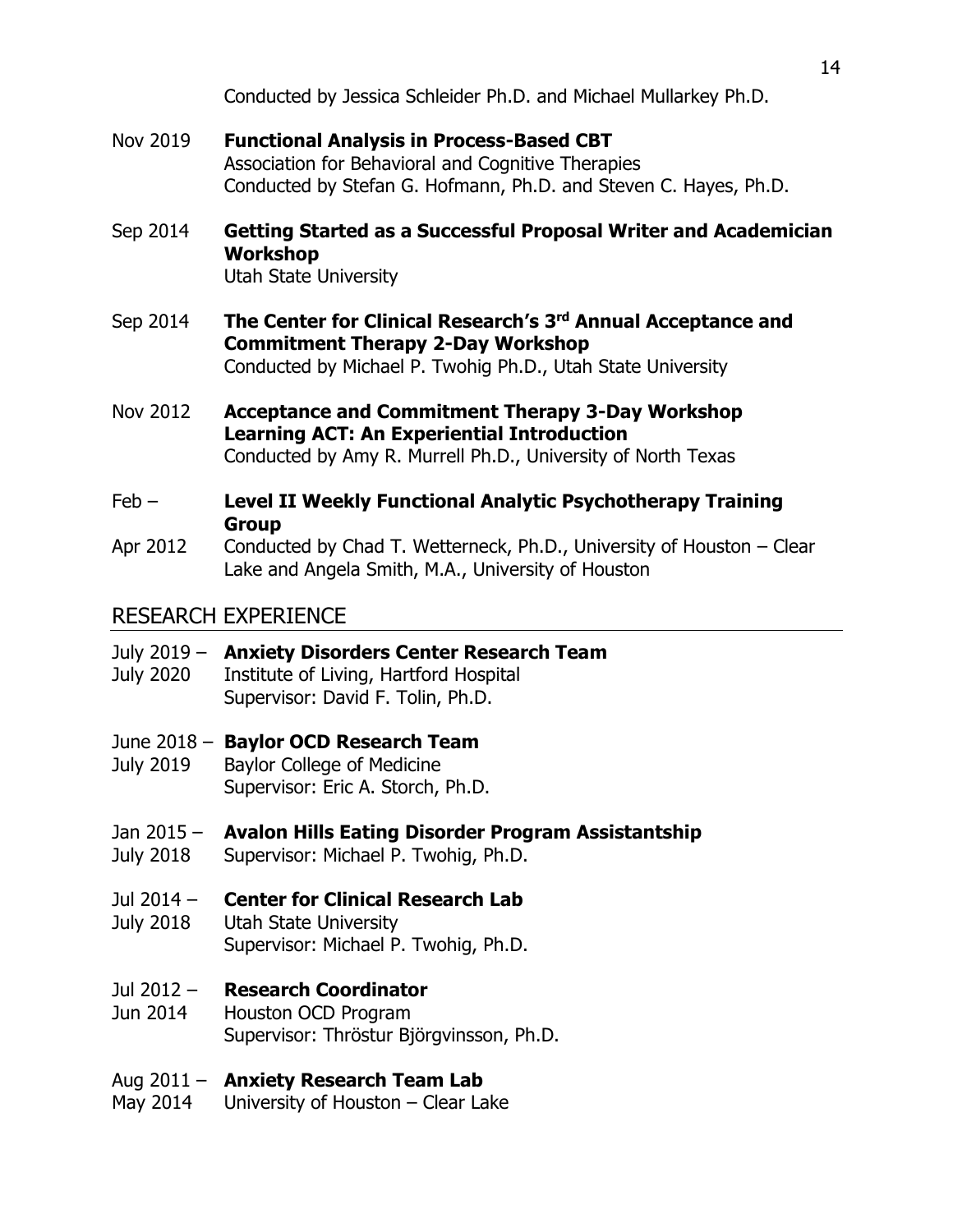Supervisor: Chad T. Wetterneck, Ph.D.

- Sep 2010 **Severe Behavior Clinic Undergraduate Research Assistant** May 2011 Utah State University Supervisor: Andrew L. Samaha, Ph.D.
- Mar 2010 **Early Intervention Research Institute Undergraduate Research Assistant**
- May 2011 Utah State University Supervisor: Lori A. Roggman, Ph.D.

# CLINICAL TRAINING AND EXPERIENCE

- Aug 2019 **Practicum Supervisor** July 2020 Institute of Living
	- Graduate student practicum
- Aug 2019 **Anxiety Disorders Center**
- July 2020 Institute of Living, Hartford Hospital Supervisor: Heather Latin, Ph.D.

July 2018 – **Obsessive Compulsive Disorder Specialty Clinic** July 2019 Baylor Psychiatry Clinic Baylor College of Medicine Supervisor: Eric A. Storch, Ph.D.

# July 2018 – **Neuropsychiatric Inpatient Unit**

July 2019 Ben Taub Hospital Supervisor: Phuong T. Nguyen, Ph.D.

# Aug 2014 – **Center for Clinical Research Lab**

May 2018 Utah State University Supervisor: Michael P. Twohig, Ph.D.

# Jun 2016 – **Brigham City Cardiac Wellness Practicum**

May 2017 Brigham City Community Hospital, Brigham City, Utah Supervisor: Scott DeBerard, Ph.D.

# Aug 2015 – **USU Anxiety Clinic Practicum**

May 2016 Utah State University Supervisor: Michael P. Twohig, Ph.D.

# Aug 2014 – **USU Community Clinic Practicum**

Aug 2015 Utah State University Supervisor: Susan Crowley, Ph.D.